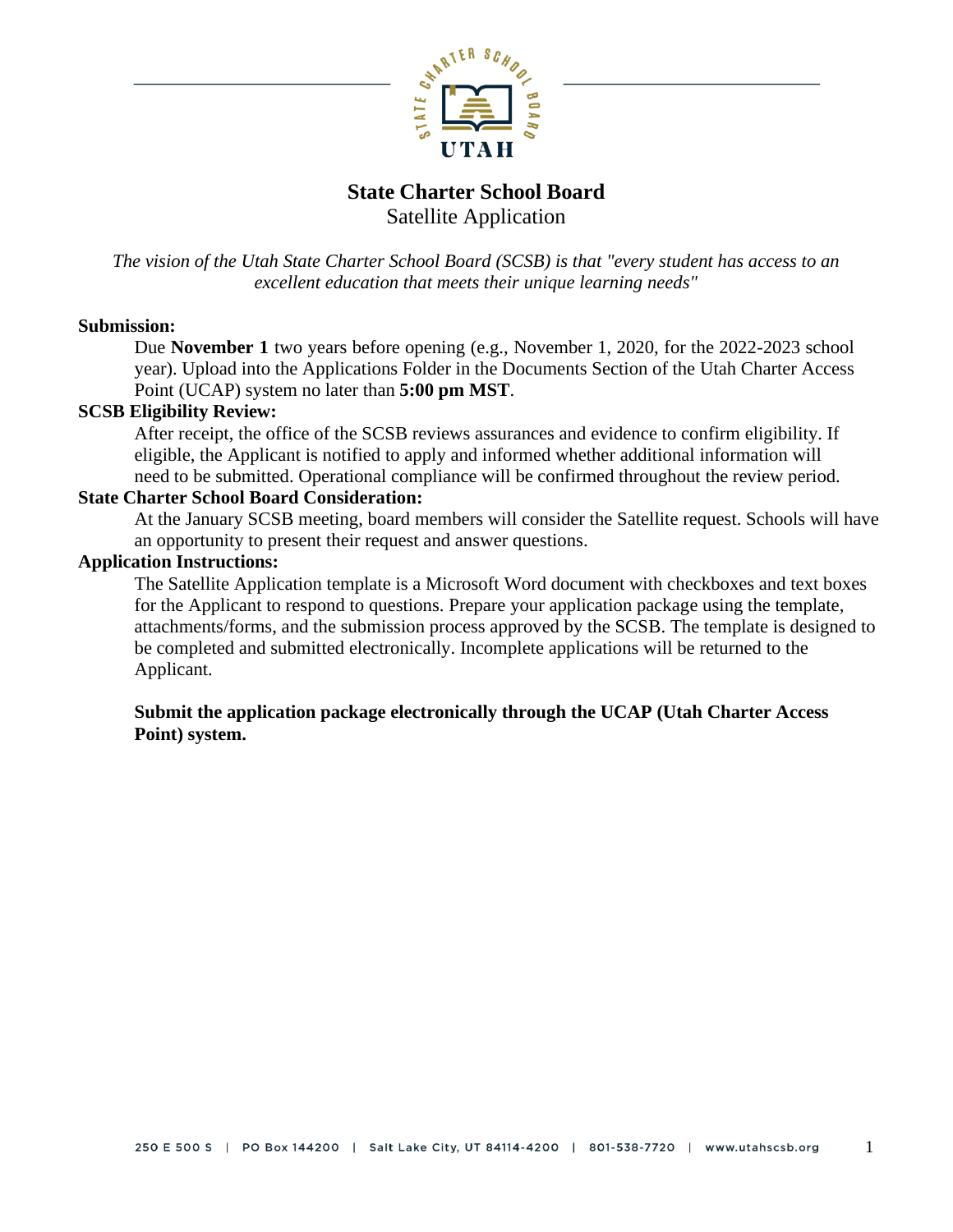

#### **Applicant Assurances:**

 $\Box$  By checking this box, the Applicant certifies all information contained within this application is complete and accurate. Any misrepresentation could result in disqualification from further consideration and/or the revocation of authorization or award.

 $\Box$  By checking this box, the Applicant certifies that the school satisfies requirements of federal and state laws, regulations, and rules, including, but not limited to:

| <b>Requirement:</b><br>As per R277-552-6                                       | <b>Evidence:</b><br>Note: include a link or page number if submitting as a packet. |
|--------------------------------------------------------------------------------|------------------------------------------------------------------------------------|
| Title 53E, Chapter 9, Student Privacy<br>and Data Protection                   |                                                                                    |
| Title 53G, Chapter 7, Part 5, Student<br>Fees                                  |                                                                                    |
| Title 53G, Chapter 9, Part 7, Suicide<br>Prevention                            |                                                                                    |
| Title 53G, Chapter 8, Discipline and<br>Safety                                 |                                                                                    |
| Title 52, Chapter 4, Open and Public<br>Meetings Act                           |                                                                                    |
| Title 63G, Chapter 6a, Utah<br><b>Procurement Code</b>                         |                                                                                    |
| the IDEA and Rule R277-750, with no<br>unresolved audit exceptions             |                                                                                    |
| Rule R277-113, Local Education<br>Agency (LEA) Fiscal and Auditing<br>Policies |                                                                                    |
| Section 53G-9-207, Child<br><b>Sexual Abuse Prevention</b>                     |                                                                                    |
| Subsection $63G-7-301(3)$ and Rule<br>R277-322, Code of Conduct                |                                                                                    |
| Subsection 53G-5-404 (4),<br><b>Program Accounting</b>                         |                                                                                    |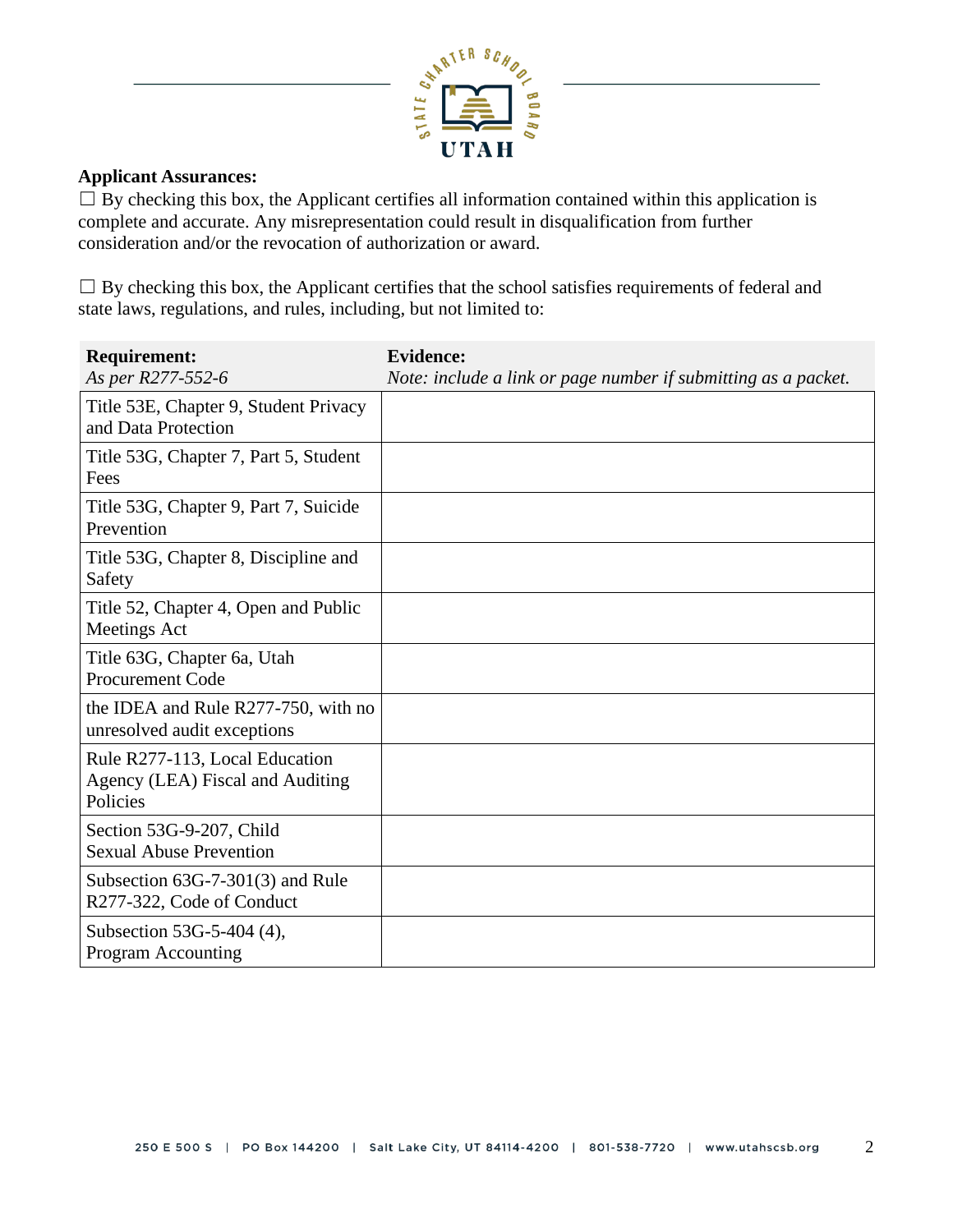

Additionally, for a Satellite request, the Applicant further certifies that the Satellite request is consistent with the school's Charter Agreement and:

| <b>Requirement:</b><br>As per R277-552-6                                                                                                                                                                                                                                                                                        | <b>Evidence:</b><br>Note: include a link or page number if submitting as a packet. |
|---------------------------------------------------------------------------------------------------------------------------------------------------------------------------------------------------------------------------------------------------------------------------------------------------------------------------------|------------------------------------------------------------------------------------|
| The request is consistent with the<br>charter school's Charter Agreement.                                                                                                                                                                                                                                                       |                                                                                    |
| Met all academic goals in the<br>Charter Agreement.                                                                                                                                                                                                                                                                             |                                                                                    |
| All schools in the charter LEA<br>performed at or above the average<br>student performance of other nearby<br>schools on statewide assessments. (If<br>the charter LEA serves a specialized<br>population according to the Charter<br>Agreement, the LEA may compare<br>performance to schools serving<br>similar populations.) |                                                                                    |
| Financial statements report revenues<br>in excess of expenditures for at least<br>three of the last four fiscal years.                                                                                                                                                                                                          |                                                                                    |
| Maintained a net lease adjusted debt<br>burden ratio of under 25% for each of<br>the last three years.                                                                                                                                                                                                                          |                                                                                    |
| If the proposed Satellite will receive<br>School LAND Trust funds, the<br>school must have a charter trust land<br>council.                                                                                                                                                                                                     |                                                                                    |

Name of Governing Board Chair Signature of Board Chair /Date (please print)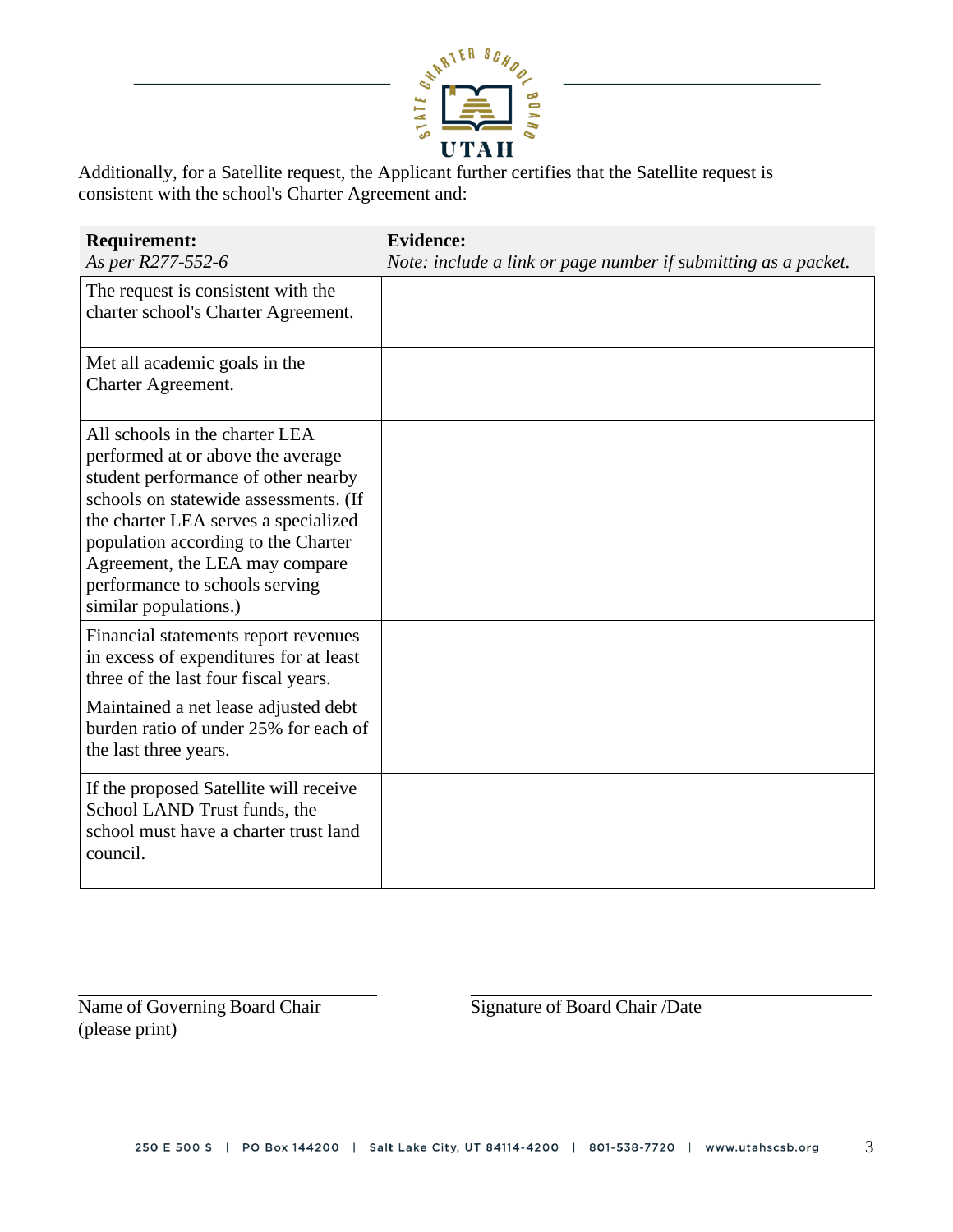

#### **School Entity Information:**

Name of Sponsoring School: . Name of School Administrator: . Name of Satellite School: . Local School District: . To whom and when this application submitted to the local district: .

*Below, list the names and positions of all Governing Board Members for the Satellite campus including officers, members, directors, and partners. Also, list any other current charters in which they act as a corporate principal or charter representative. (Add rows as necessary).*

| <b>Name</b> | <b>Position</b> | <b>Years on Governing</b><br><b>Board</b> | <b>Charter Affiliations</b><br>(past and present) |
|-------------|-----------------|-------------------------------------------|---------------------------------------------------|
|             |                 |                                           |                                                   |
|             |                 |                                           |                                                   |
|             |                 |                                           |                                                   |
|             |                 |                                           |                                                   |
|             |                 |                                           |                                                   |
|             |                 |                                           |                                                   |
|             |                 |                                           |                                                   |
|             |                 |                                           |                                                   |
|             |                 |                                           |                                                   |

## **Required Exhibits**:

- Minutes of the sponsoring school Governing Board meeting authorizing application for Satellite Application. Include link or page number if submitting as a packet.
- Explanation of how the Governing Board decided to seek to open a Satellite school.
- Copy of current Governing Board bylaws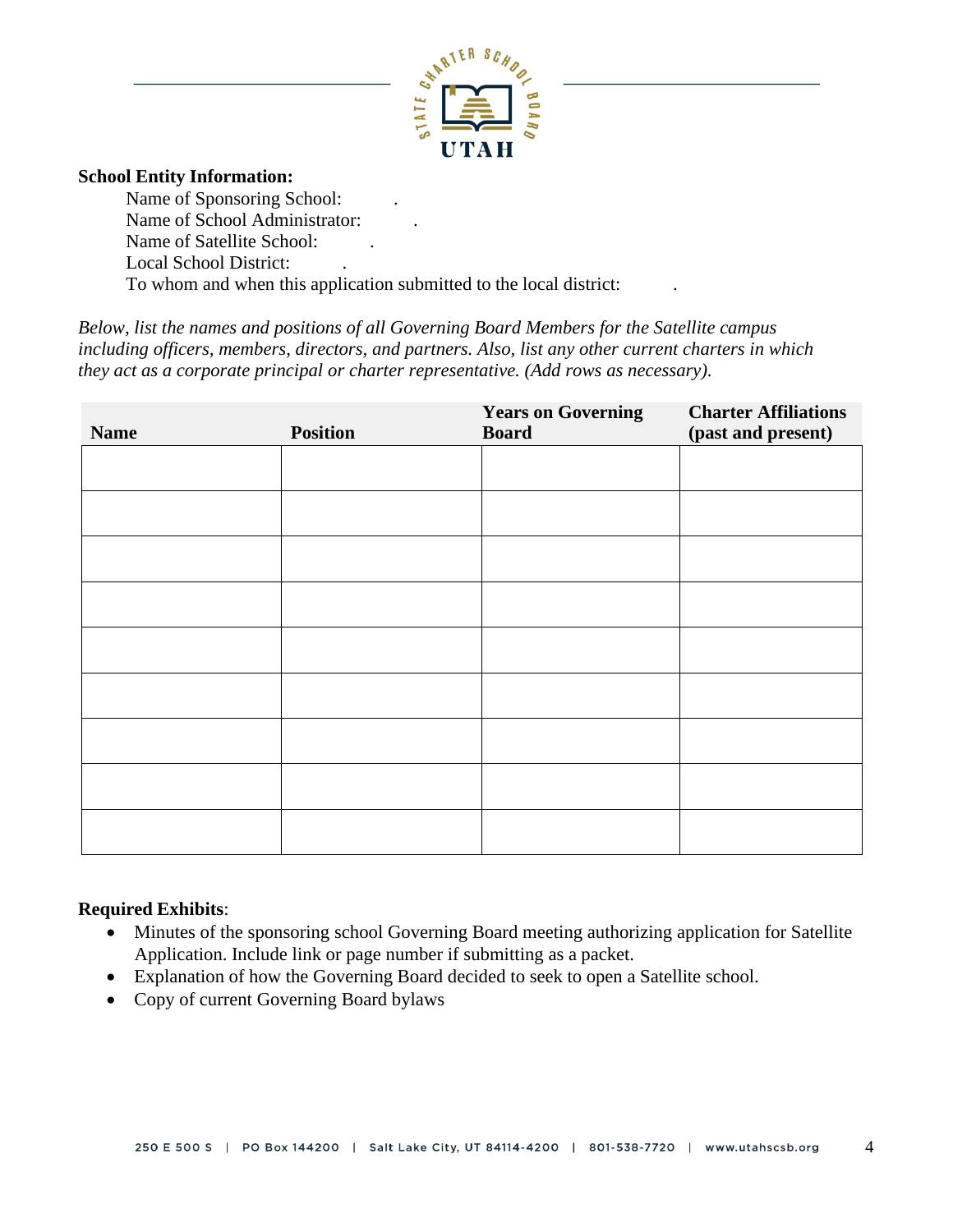

#### **Population and Enrollment:**

 $\Box$  By checking this box, I understand and agree to the conditions that the school's advertisement or notice of Satellite and enrollment policies are consistent with state law and USBE Rule that the enrollment of students cannot begin until the SCSB has approved the Satellite Application and the USBE has received notice of the SCSB's action.  $\Box$  By checking this box, I understand and agree that the target population of the new school may differ from the target population of the sponsoring school; however, the responses in this application attempt to address any discrepancies.

Grade Levels to be Served: Projected Maximum Enrollment:

*Note: When completing the table, be sure to indicate the school year in the box labeled SY. Schools are listed as SY with the two-digit year for the end of the year. For example: SY22 is the 2021-2022 school year. Start with the year you wish to begin the Satellite. Please do not leave any boxes blank. If you do not plan to include a grade, place a 0 in the box.*

| Grades and Specific Number of Students Served by Grade |   |  |  |   |                |   |              |   |   |   |    |    |    |              |
|--------------------------------------------------------|---|--|--|---|----------------|---|--------------|---|---|---|----|----|----|--------------|
|                                                        | K |  |  |   | $\overline{4}$ | 5 | $\mathbf{p}$ | 7 |   | 9 | 10 | 11 | 12 | <b>Total</b> |
| $\mathbf{S}\mathbf{Y}$                                 |   |  |  |   |                |   |              |   |   |   |    |    |    |              |
|                                                        | K |  |  |   | $\overline{4}$ | 5 | 6            | 7 | 8 | 9 | 10 | 11 |    | 12 Total     |
| S <sub>Y</sub>                                         |   |  |  |   |                |   |              |   |   |   |    |    |    |              |
|                                                        | K |  |  | 3 | $\overline{4}$ | 5 | 6            | 7 |   | 9 | 10 | 11 | 12 | <b>Total</b> |
| $\mathbf{S}\mathbf{Y}$                                 |   |  |  |   |                |   |              |   |   |   |    |    |    |              |

**Grades and Specific Number of Students Served by Grade**

*Attach a clear, specific, and concise response about the proposed target population. The page length for all four questions is two pages.*

- 1. Describe the target population of the Satellite school, which includes:
	- The percentage of students who are an ethnic or racial minority,
	- The percentage of students with disabilities who qualify for special education services or a 504 plan,
	- The percentage of economically disadvantaged students,
	- The percentage of students who are learning English, and
	- The academic performance of students who would be entering the school.
- 2. Compare the description in question one (1) to the local school district of the Satellite school.
- 3. Describe the enrollment practices, processes, and policies of the school.
- 4. Describe the enrollment timeframe that will be implemented and shared with the public.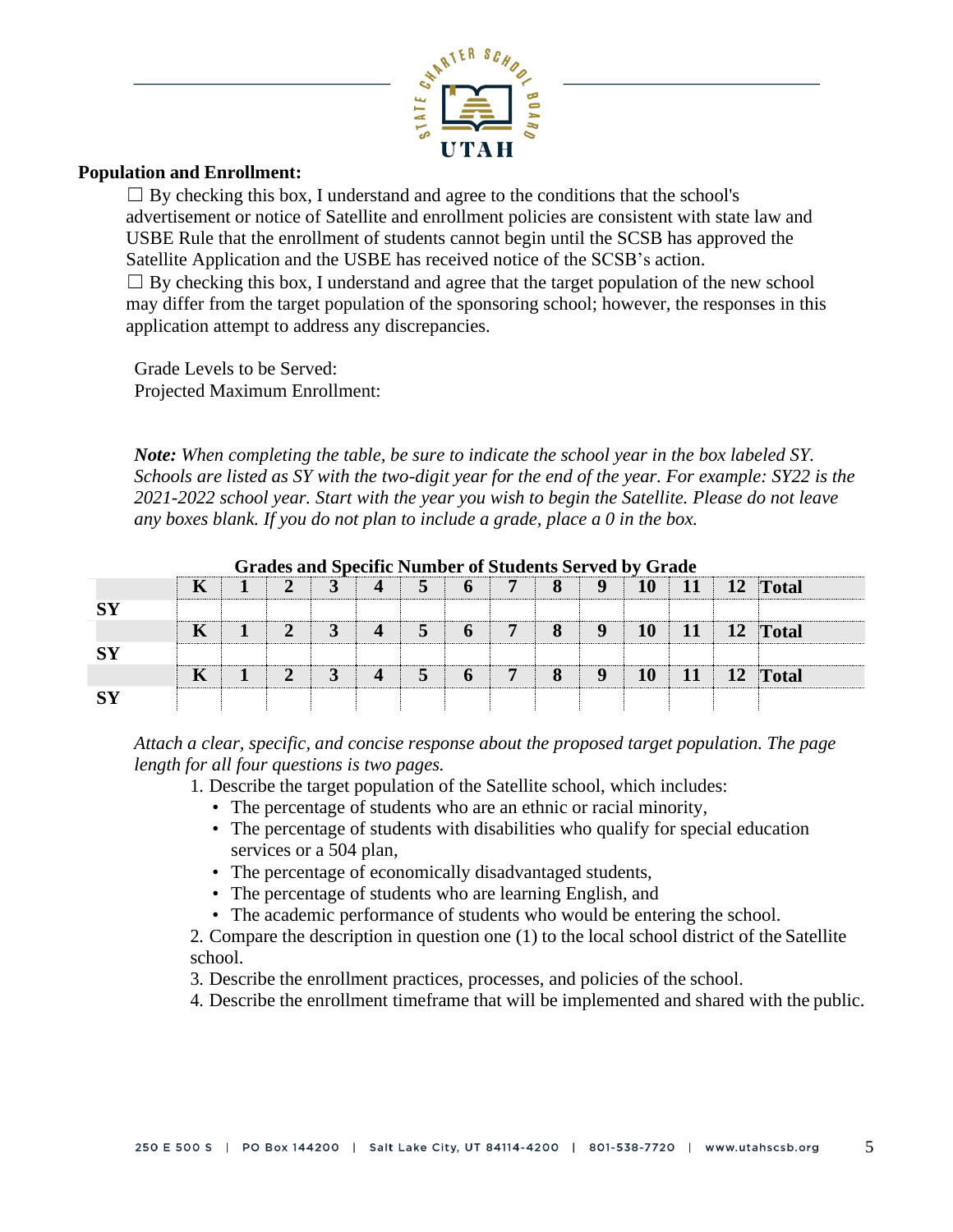

#### **Market Analysis**

Is there a market demand for the proposed Satellite?

 $\Box$ By checking this box, I certify there is a market demand for the proposed Satellite.

The market analysis is an important part of the application. For the purposes of this application, a market analysis is an evaluation of the geographic area for the proposed Satellite in terms of the target population, general population growth or community development, and the success and enrollment of surrounding schools. It also includes evidence of community interest from potential students. A market analysis should show the educational needs the applicant is attempting to fill, as well as the market demands for education in the community being served.

**Market demand**: Provide the rationale for the requested Satellite. This should include a description of the proposed location and market. Establish the need for the school and its educational program in the selected community.

Share the process the school's Governing Board has undergone in order to demonstrate outreach to the community. Explain how the school will publicize and market to a broad cross-section of families and prospective students, including students with diverse racial, ethnic, linguistic, and socioeconomic backgrounds and students with disabilities.

Note: the market analysis will need to include qualitative and/or quantitative data and information that supports the requested Satellite. This could include current enrollment trends, waitlist trends, population and development trends for the proposed area, the capacity of surrounding public schools, and parent demand. Identify any potential challenges to the requested Satellite.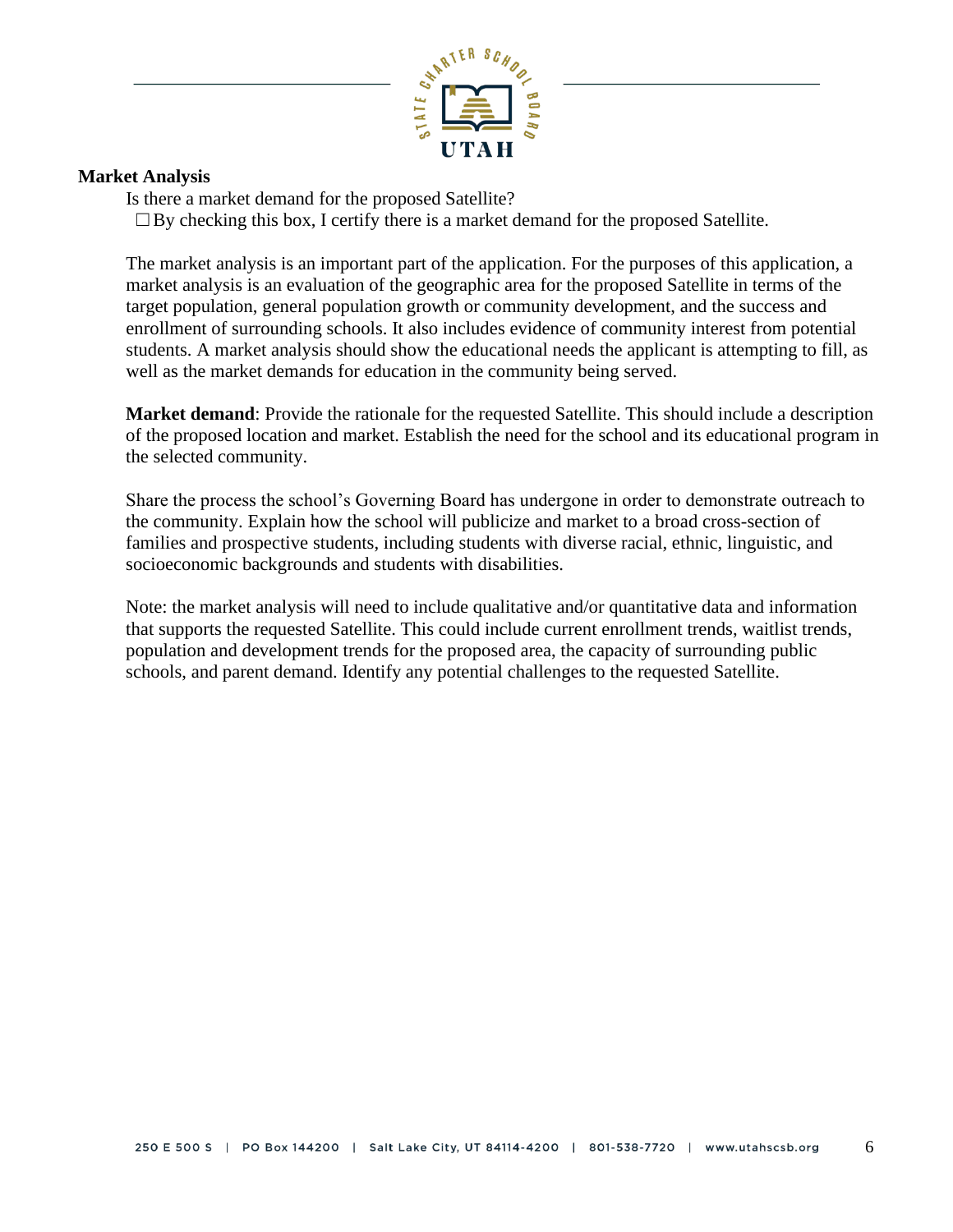

## **Charter Fidelity**

Are the key elements and terms of the Charter Agreement being met?

 $\Box$ By checking this box, I certify the school is meeting the terms of its Charter Agreement. If the SCSB finds the school is not meeting the terms of its Charter Agreement, the Satellite request cannot be approved.

**Key Elements**: List the key elements and goal(s) of the Charter Agreement and how the school is implementing and meeting these measures.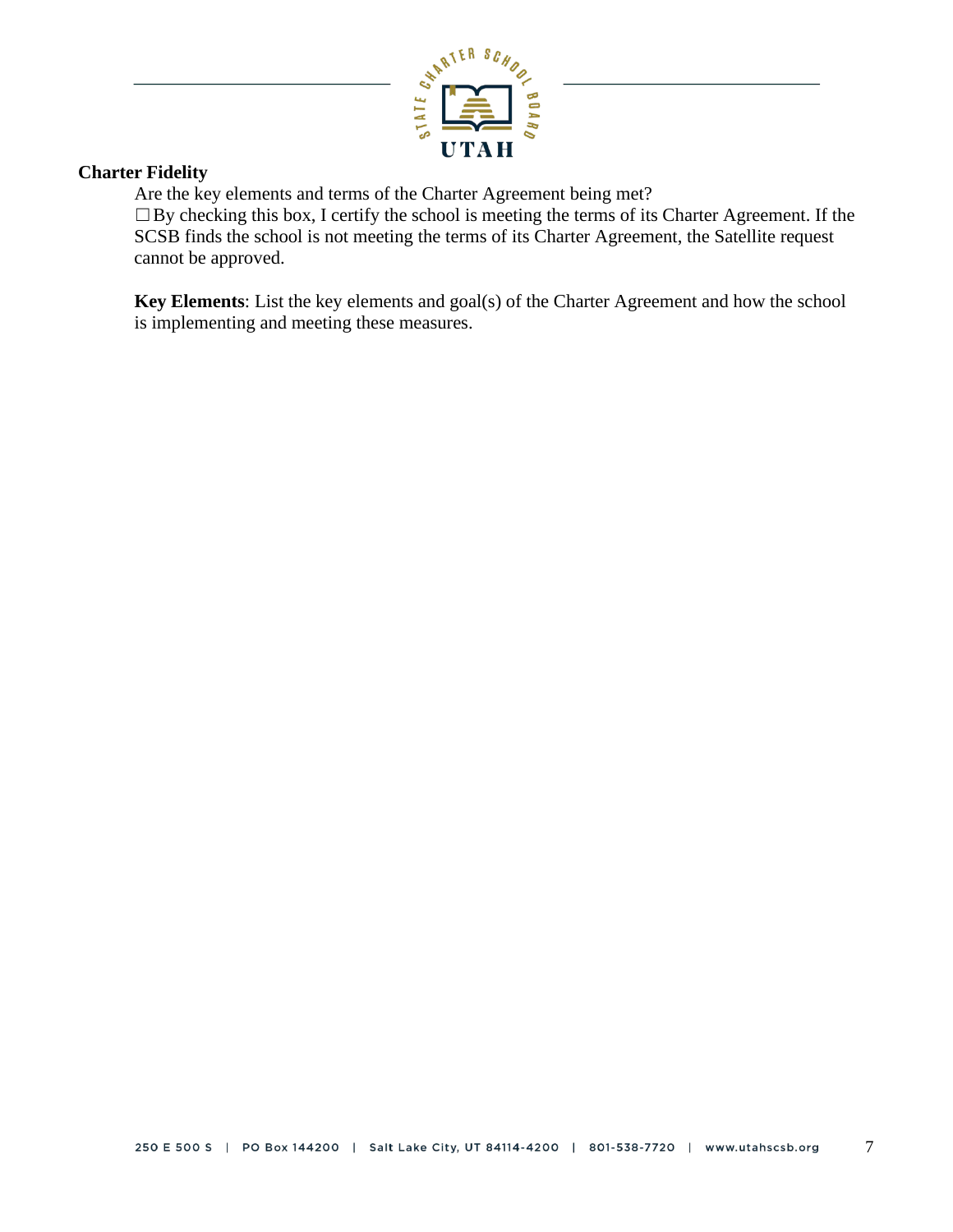

#### **Academic Success**

Is the school academically successful?

 $\Box$ By checking this box, I certify the school is academically successful, provides educational services consistent with state law and USBE rule, administers statewide assessments consistent with state law and USBE rule, and provides evidence-based instruction for special populations as required by federal law. If the SCSB finds the school is not academically successful or doing the things listed above, the Satellite request cannot be approved.

It is very important that the charter requesting a Satellite campus be able to show it is academically successful. For the purposes of this application, academic success should be demonstrated through objective evidence and data of students meeting or exceeding academic goals that put students on track to obtaining post-secondary success. The SCSB is open to different ways a school may show academic success, but the responsibility lies with the school to provide convincing evidence of academic success.

**Academic Data**: Provide academic performance data for the last five years (or if there are not five years of data, as many years as possible, but not less than two). Explain how the data shows the school is academically successful. Provide disaggregated data by subgroup for at least the last year.

**Educational Services:** Describe how the school meets each of the requirements listed in R277-  $552-7(4)(d)$ .

**Philosophical Approach:** Describe the philosophical approach to improving pupil achievement, which will be used at the Satellite school? Is this the same as the sponsoring school?

**Program of Instruction:** Describe the program of instruction to be used at the Satellite school, including methods of instruction and curriculum for the core academic content areas, which supports this philosophy and aligns with Utah Core Standards. Is this the program of instruction used at the sponsoring school? If not, explain the differences.

**Special Populations:** Describe how the Satellite school will provide, as required by state and federal law, special education, and related services. Is this the same process used at the sponsoring school? If not, explain the differences. Include RDA scoring letters and EPR letters, as well as executive summaries from UPIPS reviews for the past three years, if applicable.

**High School Graduation:** (for schools offering  $9<sup>th</sup>$ -12<sup>th</sup> grade only) If the Satellite school intends to serve a high school population, identify the graduation requirements for the school that will meet State requirements. Describe the process and criteria for awarding course credit. Are these the same requirements, processes, and criteria as the sponsoring school? If not, explain the differences. Please include the menu of course offerings, including course titles and brief descriptions.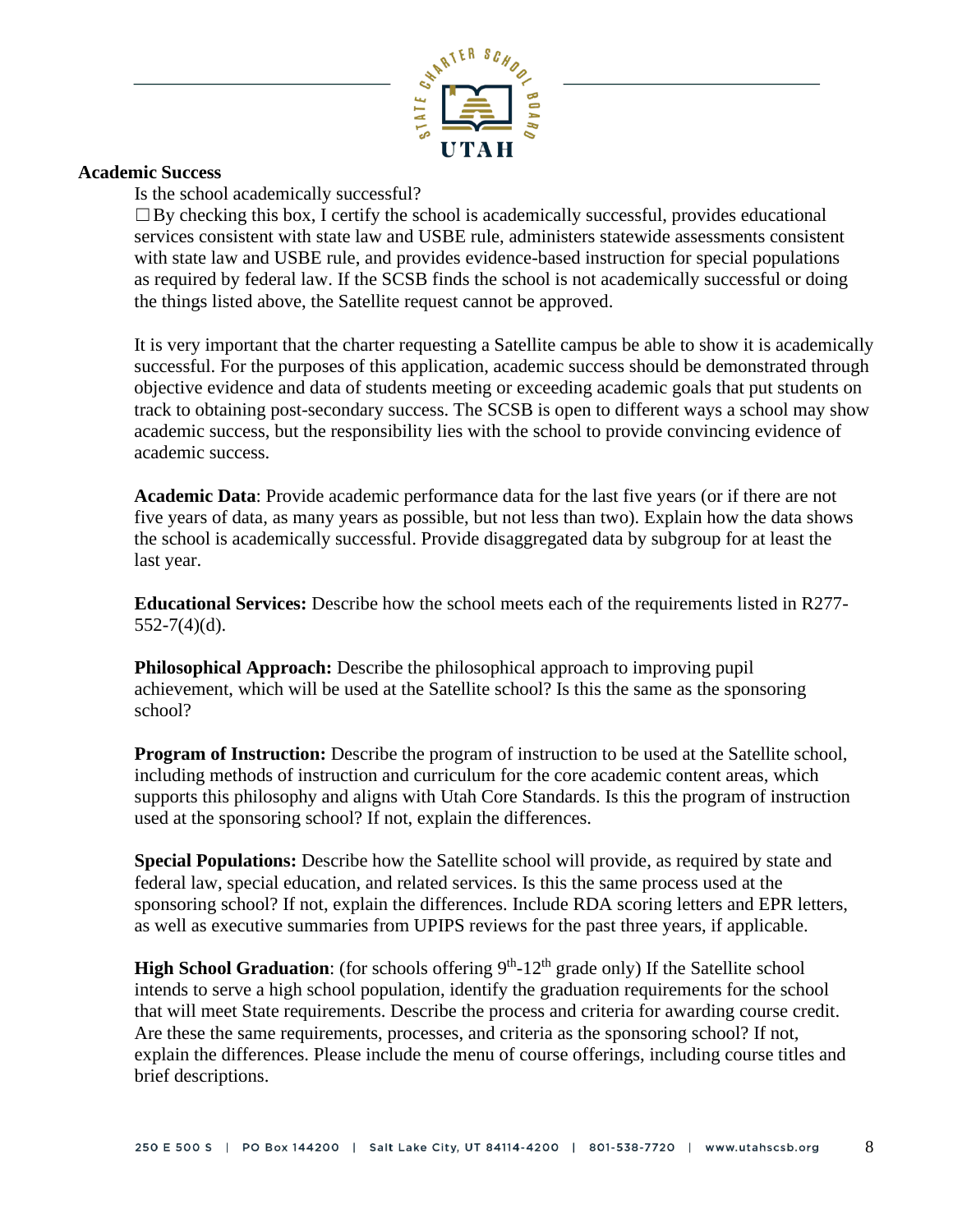

## **Operational Success**

Is the school operationally successful?

 $\Box$ By checking this box, I certify the school is operationally successful, including:

- Having adequate qualified administrators and staff.
- Having adequate, engaged Governing Board members.
- Compliant with all applicable school legal obligations; and
- Appropriately dealt with student safety issues, if any.

If the SCSB finds the school is not operationally successful, the Satellite request cannot be approved.

**Administration**: Provide a general overview of the school's administrative structure and operations. Provide data on teacher and administrator qualifications. Describe what changes will occur to account for the proposed Satellite. If no changes will be needed, explain why.

**Governance**: Provide a general overview of the school's Governing Board structure and operations. Provide data on meeting frequency and engagement. Also provide a description of how the Governing Board reviews the executive director and school policies. Describe what changes, if any, will need to be made to account for the proposed Satellite. If no changes will be needed, explain why. Finally, describe the process the Governing Board took in considering applying for this Satellite, including Governing Board meeting minutes.

**Employees:** Provide summary descriptions of administration, teachers, and other staff to be hired at the new school.

**Student Safety:** Describe any student safety issues that have occurred and how the school has resolved them. If any are currently unresolved, please address the school's plan of action.

**School Calendar:** Describe if the Satellite school will use a standard, extended, or alternative school calendar. Include the target start date.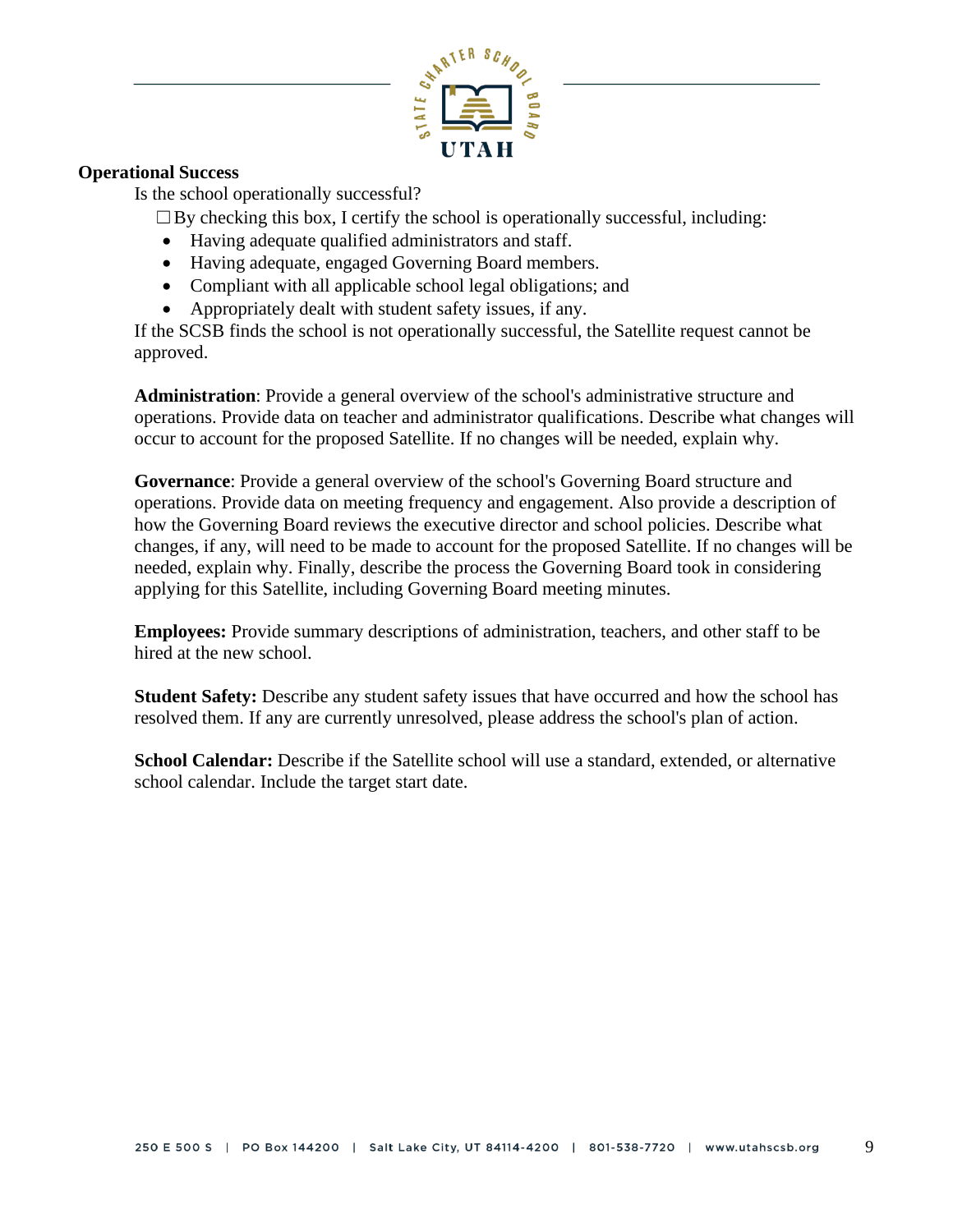

## **Financial Viability**

Is the school financially viable?

 $\Box$ By checking this box, I certify the school is financially viable. If the SCSB finds the school is not, the Satellite request cannot be approved.

For the purposes of this application, financial viability is an evaluation of the charter LEA's overall short and long-term financial position and outlook, using the CSAF financial metrics and demonstrating an understanding of public-school funding.

**Financial Viability**: Describe the school's current financial position. Describe how the school's Governing Board reviews financials, including the budget, restricted and unrestricted funds, and general financial health. Include Governing Board meeting minutes or agendas, as appropriate.

**Budget:** Provide a copy of the LEA's budget with the proposed Satellite. Also, include a copy of the LEA's budget without the proposed Satellite. Describe how the Satellite campus will impact the school's finances.

**Financial Data**: Using the school's financial data from the three most recent annual reports and audited financial statements and the most recent data for the current year, complete the following table. Explain any metrics not meeting the standard or showing a negative trend. See CSAF [Details](https://9303a856-c942-4da0-b03f-64d15183abe2.filesusr.com/ugd/372854_b39a835961dd47628cbd2ea75d67e2ff.pdf) for information on how to calculate each metric.

| Metric                           | <b>Standard</b> | 3 Prior FY | 2 Prior FY | Prior FY | <b>Current YTD</b> |
|----------------------------------|-----------------|------------|------------|----------|--------------------|
| <b>Fiscal Year or Month Used</b> |                 |            |            |          |                    |
|                                  |                 |            |            |          |                    |
| <b>Unrestricted Days Cash</b>    | >30             |            |            |          |                    |
| Debt to Asset Ratio              | $\leq$ 1        |            |            |          | N/A                |
| <b>Current Ratio</b>             | $\geq 1$        |            |            |          |                    |
| <b>Audit Findings</b>            |                 |            |            |          | N/A                |
| Change in Net Assets             | Positive        |            |            |          |                    |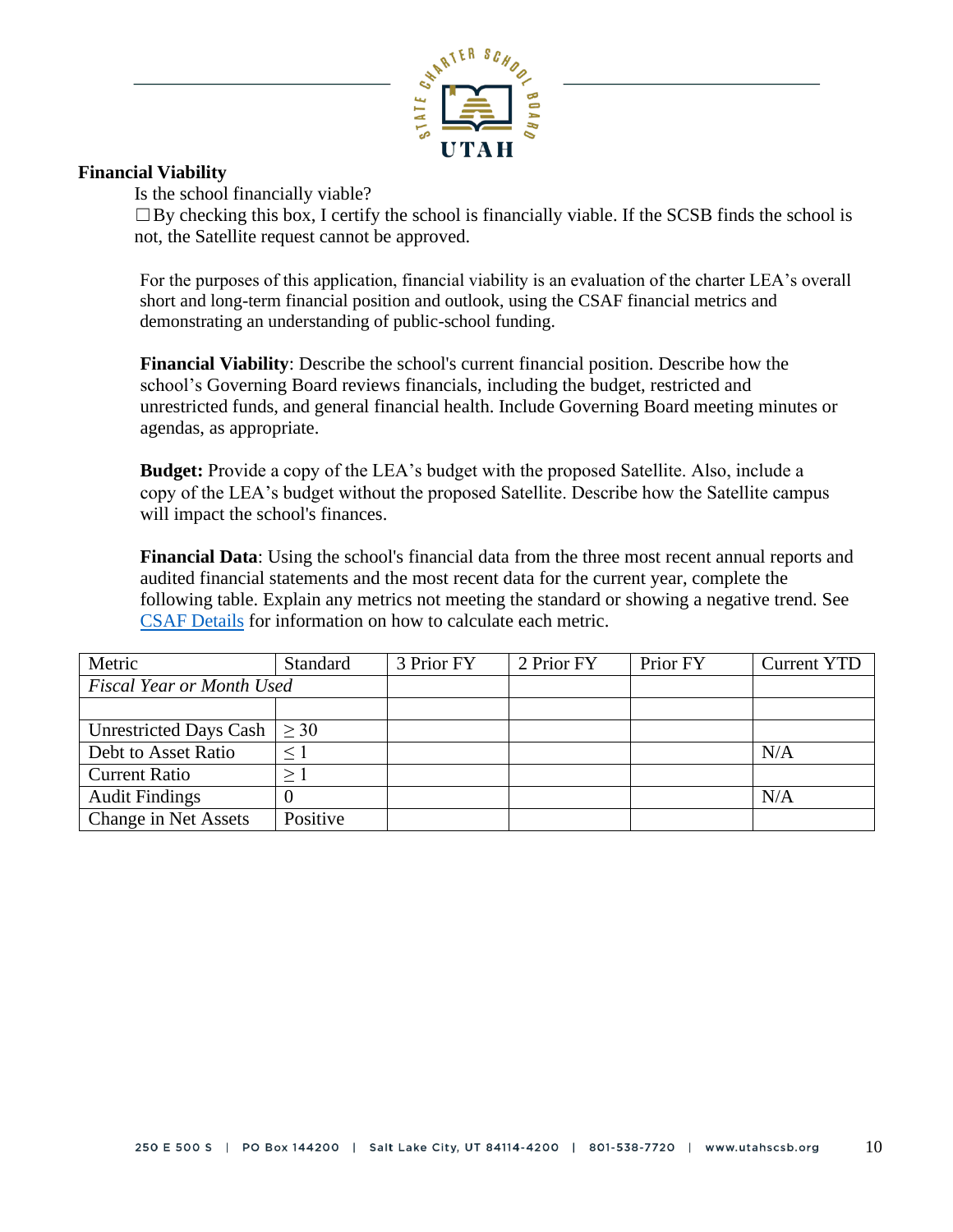

#### **Charter Facility**

Will the school have adequate facilities for the proposed Satellite?  $\Box$ By checking this box, I certify the school will obtain adequate facilities for the proposed Satellite campus. If the SCSB finds the school will not have adequate facilities, the Satellite request cannot be approved.

*Facilities Plan:* Discuss the school's facility needs based on the educational program and anticipated enrollment, as well as whether the Governing Board plans to lease or build a facility. If the applicants have identified a facility, indicate the location (cross streets, city, and zip code) and provide either floor plans or a description including, at a minimum, the number and size of the classrooms, common areas, administrative areas, recreational space, any community facilities, and any residential facilities. Explain how the facility will meet the needs of students and provide an assurance that it will be accessible to students with physical disabilities. Also discuss the potential impact on traffic for the surrounding community.

To the extent that the school has discussed or established specific lease or purchase terms, include discussion of the proposed terms and any draft agreements. To the extent that the facility will require renovation or 'build out,' describe those plans including anticipated timing and cost. If a facility has not been selected, specify potential locations that are under consideration and discuss the process and timeline for selecting, acquiring, renovating (if appropriate), and taking occupancy of a suitable facility.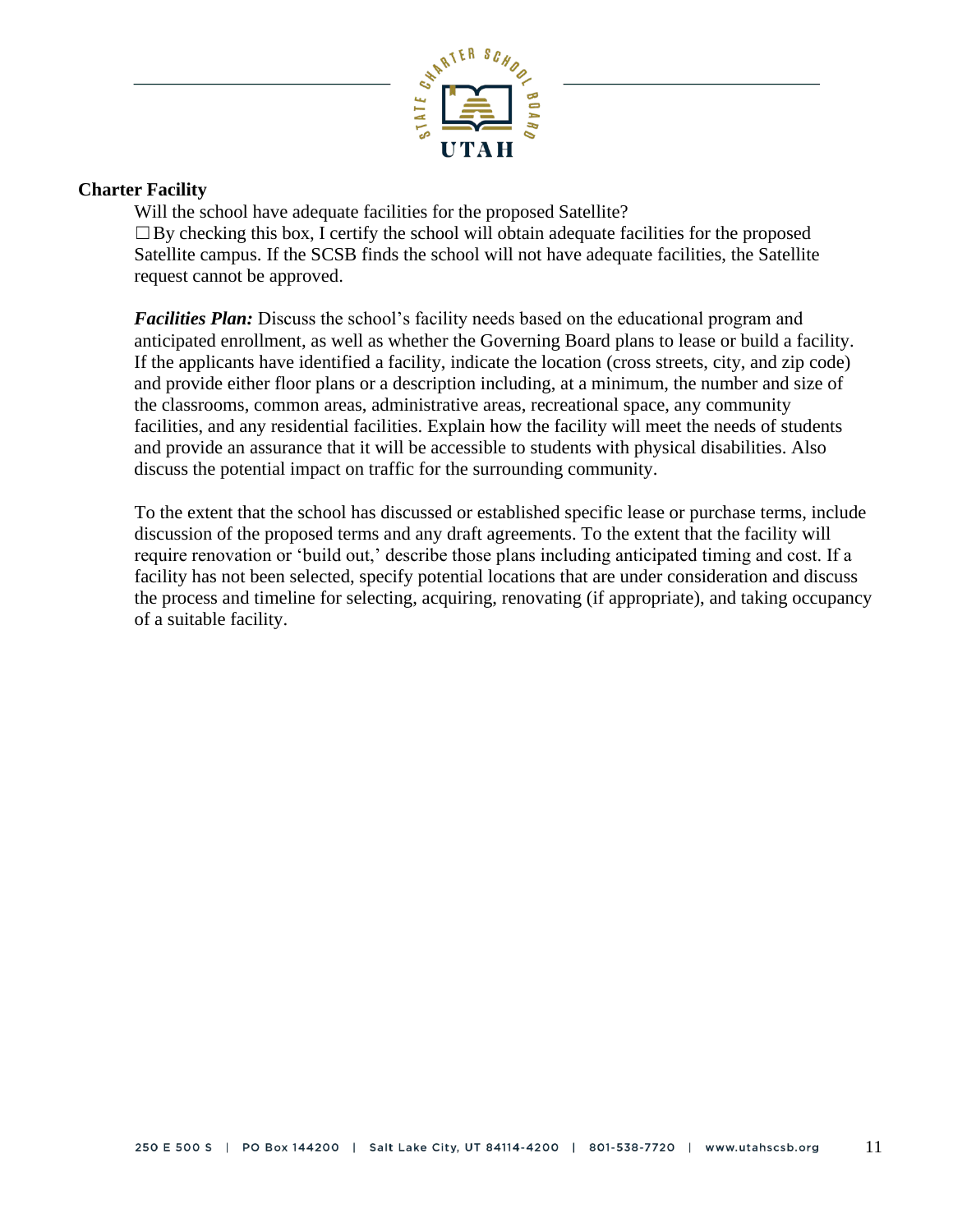

#### **Contracts**

Has the Governing Board entered any contractual relationships for educational services or building development to be provided at the Satellite, if approved?

 $\Box$  Yes, we have entered a contractual relationship for services.

(Complete "Existing Contract Relationship" section)

 $\square$  No, we have not entered a contractual relationship for services. (Skip "Existing Contract Relationship" section)

Does the Governing Board intend to have a contractual relationship with an educational service provider (ESP)?

 $\square$  Yes, we intend to contract with an ESP.

(Complete "Intention to Enter Contract Relationship" section)

□ No, we do not intend to contact with an ESP. (Skip "Intention to Enter Contract Relationship" section)

# *Existing Contract Relationship:*

- 1. Complete this section if the school has entered any contracts for educational services or building development. Disclose all such contracts and, provide the executed contract or memorandum of understanding (MOU) between the charter and the contractor including, at a minimum:
	- a. proposed services
	- b. performance evaluation measures
	- c. fee structure
	- d. renewal and termination provisions
	- e. terms of property ownership (real, intellectual, and personal).
- 2. Discuss the school's decision to work with these businesses, in general, and the selected business, in particular. Describe the procurement process. Describe the planned relationship between the Governing Board, school administration, and the contractor, and how that relationship will further the school's mission and educational program. Provide a clear description of the services to be provided by the contractor. Describe the contractor's roles and responsibilities in relation to the school's management and Governing Board. Describe the Governing Board's performance expectations for the contractor. Discuss how the Governing Board evaluates the contractor's performance. Explain why the contractor was selected, including what due diligence efforts were conducted to inform the selection.
- 3. Provide a summary of the contractor's history, including relevant performance data for other schools that the contractor has worked with (e.g., development, academic, financial, governance) and a list of all schools in the state of Utah which have contacted with this provider, with contact information.